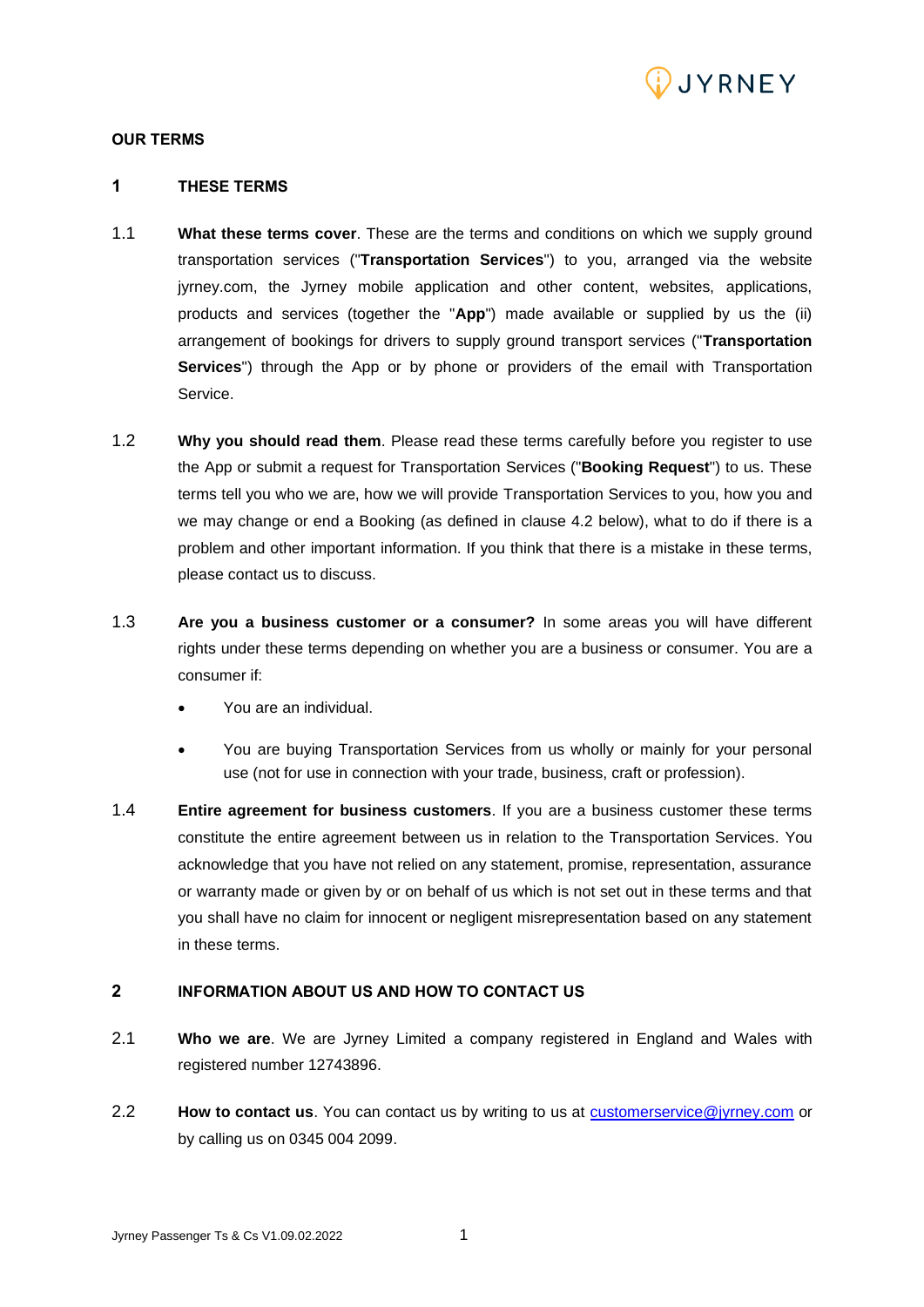

- 2.3 **How we may contact you**. If we have to contact you we will do so by telephone or by writing to you at the email address or postal address you provided to us when you create an account to access and use the App.
- 2.4 **"Writing" includes emails**. When we use the words "writing" or "written" in these terms, this includes emails.

## **3 REGISTRATION AND ACCOUNTS**

- 3.1 **Registration process.** To complete the registration process for the App you must provide certain details via the registration screens. We reserve the right to accept or reject a request for registration but if we accept the request, we will confirm this via email to the email address provided and general an account for you.
- 3.2 **Accuracy of information**. It is your responsibility to maintain accurate, up to date and complete details in your account. Failure to keep accurate, up to date, and complete account details may result in you being unable to access and use the Transportation Services or have your account cancelled.
- 3.3 **Passwords**. You must keep your password secret and not allow third parties to use your account. If you become aware or have reason to believe that a third party is accessing or has otherwise gained access to your account, you must notify us immediately.
- 3.4 **Acceptance of these terms.** By accessing, registering for us using the App you accept the application of these Terms. Therefore, please read these Terms carefully before accessing, registering for, or using the App or making any Booking Requests.
- 3.5 **Modification of Terms**. From time to time we may make modifications of these Terms which will be posted at this location and it is your responsibility to check for updates to these Terms each time you make a Booking. The modifications will only form part of Booking Request once you have accepted them by continuing to access or use the App.

## **4 BOOKINGS AND OUR CONTRACT WITH YOU**

- 4.1 **About the Transportation Services.** Transportation Services may include some or all of the following: one-way transfers (a transfer from a specific pickup location to a specific destination or a transfer from a specific pickup location without specific destination), return transfers (a transfer from a specific pickup location to a specific destination and back) and hourly bookings (the provision of a vehicle with a driver for a certain time period).
- 4.2 **How we will accept your Booking Request**. Contracts between us and you for the provision of Transportation Services in accordance with a Booking request ("**Booking**") are concluded through the App as follows: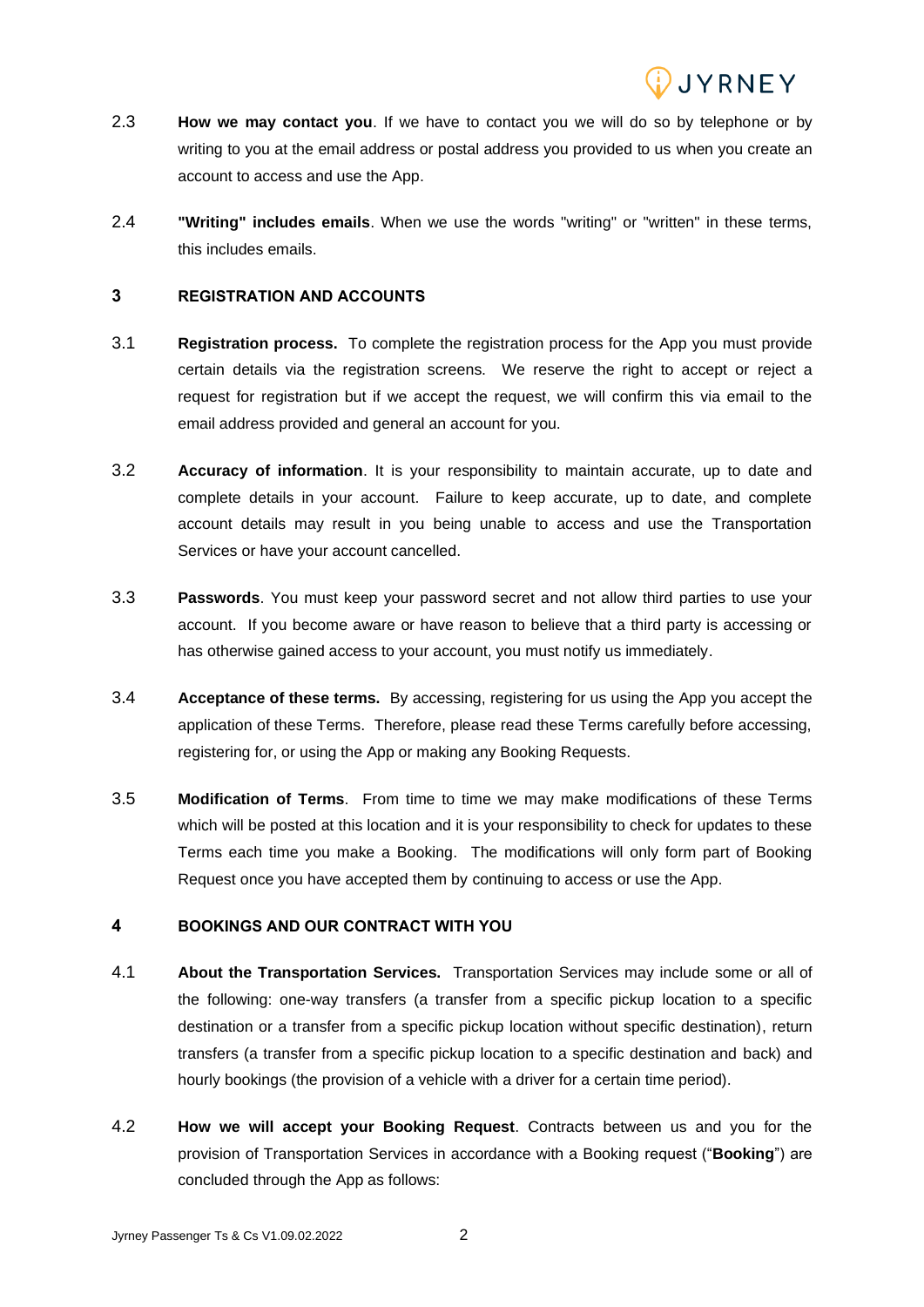

- 4.2.1 You must indicate the desired Service (e.g. one way or hourly booking) and fill in the details in the App.
- 4.2.2 The fee or an estimated fee for the Transportation Services will be displayed. An estimated fee will be displayed if the fee is calculated based on time and distance and a fixed fee will be displayed if the fee is calculated based on an hourly booking.
- 4.2.3 You then confirm the Booking Request and payment method / the associated billing details (if applicable), and contact information before submitting the Booking Request.
- 4.3 **If we cannot accept your Booking Request**. If we are unable to accept your Booking Request, we will inform you of this [within the App] and will not charge you for the Transportation Services. This might be because suitable drivers are unavailable, too far away, because of unexpected limits on our resources which we could not reasonably plan for, or because we have identified an error or because we are unable to meet a pickup or drop-off deadline you have specified.
- 4.4 **Your booking number**. We will assign a booking reference number to your Booking and tell you what it is when we accept your order. It will help us if you can tell us the Booking number whenever you contact us about your Booking.
- 4.5 **We only provide Transportation Services in the UK**. Our App is solely for the promotion of Transportation Services in the UK. We accept Booking Requests from addresses outside the UK but only insofar as they relate to the provision of Transportation Services within the UK
- 4.6 **When we will provide the Transportation Services**. During the booking process we will let you know when we will provide the Transportation Services to you. We will begin the Transportation Services on the date and time set out in the Booking. The estimated journey time is as advised to you during the booking process.
- 4.7 **We are not responsible for delays outside our control**. If our supply of the Transportation Services is delayed by an event outside our control then we will contact you as soon as possible to let you know and we will take steps to minimise the effect of the delay. Provided we do this we will not be liable for delays caused by the event, but if there is a risk of substantial delay you may contact us to end the contract and receive a refund for any products you have paid for but not received.
- 4.8 **Acceptable conduct.** At all times when you are receiving the Transportation Services you shall, and you must ensure that all other persons in your group shall: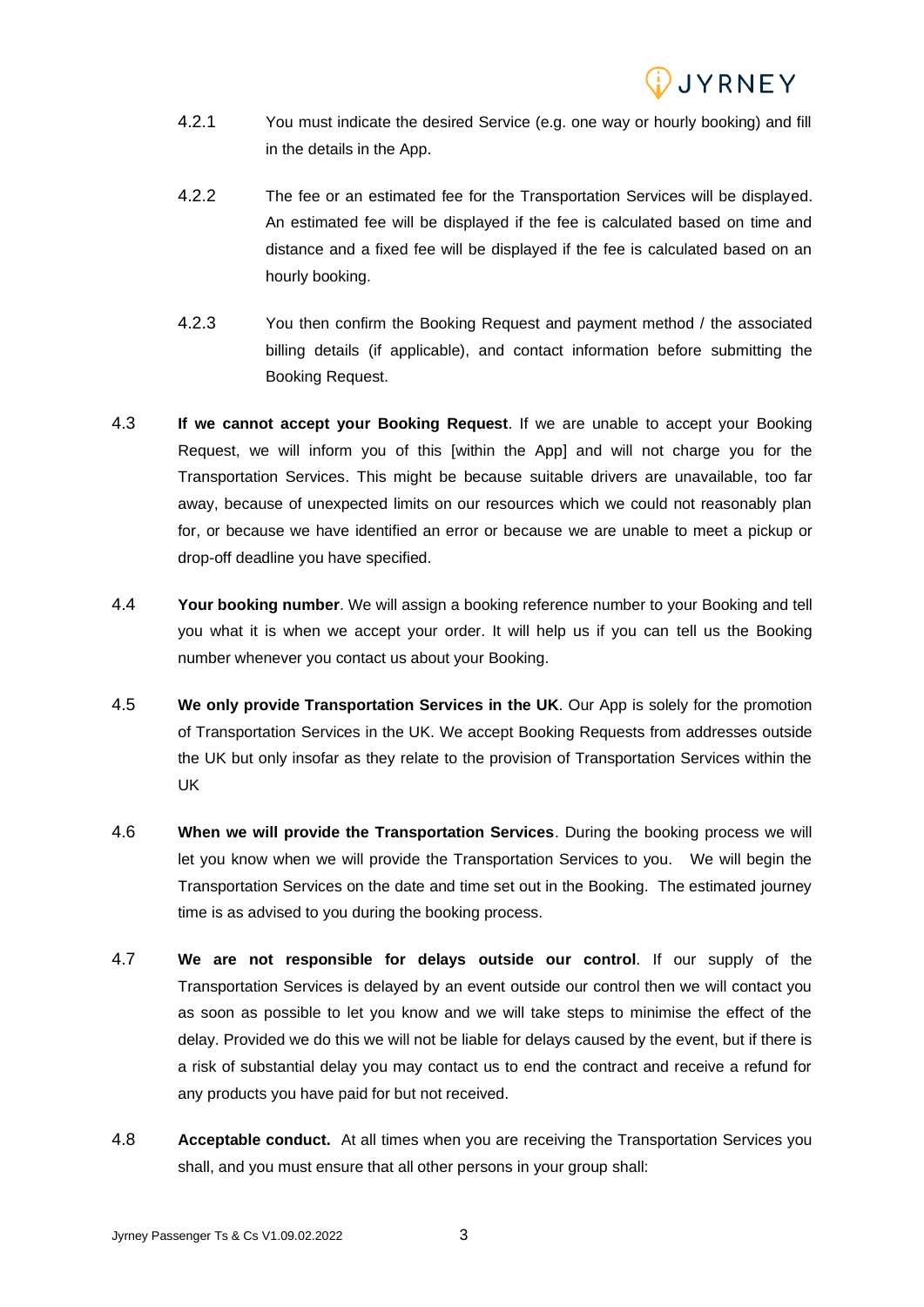

- 4.8.1 Wear a seatbelt at all times when you are in the vehicle,
- 4.8.2 Not smoke or consume alcohol in the vehicle,
- 4.8.3 Be respectful to drivers and not physically or verbally them,
- 4.8.4 Remove all of your belongings from the vehicle at the end of your journey,
- 4.8.5 Not damage or cause mess within a vehicle, or
- 4.8.6 Engage in dangerous or reckless behaviour whilst in the vehicle.

# **5 YOUR RIGHTS TO MAKE CHANGES**

If you wish to make a change to your Booking please contact us and we will let you know if the change is possible. If it is possible we will let you know about any changes to the estimated price, the timing of supply of the Transportation Services or anything else which would be necessary as a result of your requested change and ask you to confirm whether you wish to go ahead with the change.

## **6 OUR RIGHTS TO MAKE CHANGES**

- 6.1 **Minor changes to the Transportation Services and/or the App**. We may change the Transportation Services and/or the App:
	- 6.1.1 to reflect changes in relevant laws and regulatory requirements; and
	- 6.1.2 to implement minor technical adjustments and improvements to the App, for example to address a security threat. These changes will not affect your use of the App or how the Transportation Services are provided.
- 6.2 **Updates to the App**. We may update or require you to update the App from time to time to ensure that you are always using the most up to date, secure, and user friendly version of the App.

# **7 YOUR RIGHTS TO CANCEL A BOOKING**

- <span id="page-3-0"></span>7.1 **You can always cancel a Booking**. Your rights to cancel a Booking will depend on the reason why you want to cancel and whether you are a consumer or business customer:
	- 7.1.1 **If you want to cancel the Booking because of something we have done or have told you we are going to do, see** clause [7.2;](#page-4-0)
	- 7.1.2 **In all other cases (if we are not at fault), see** clause [7.4](#page-4-1)**.**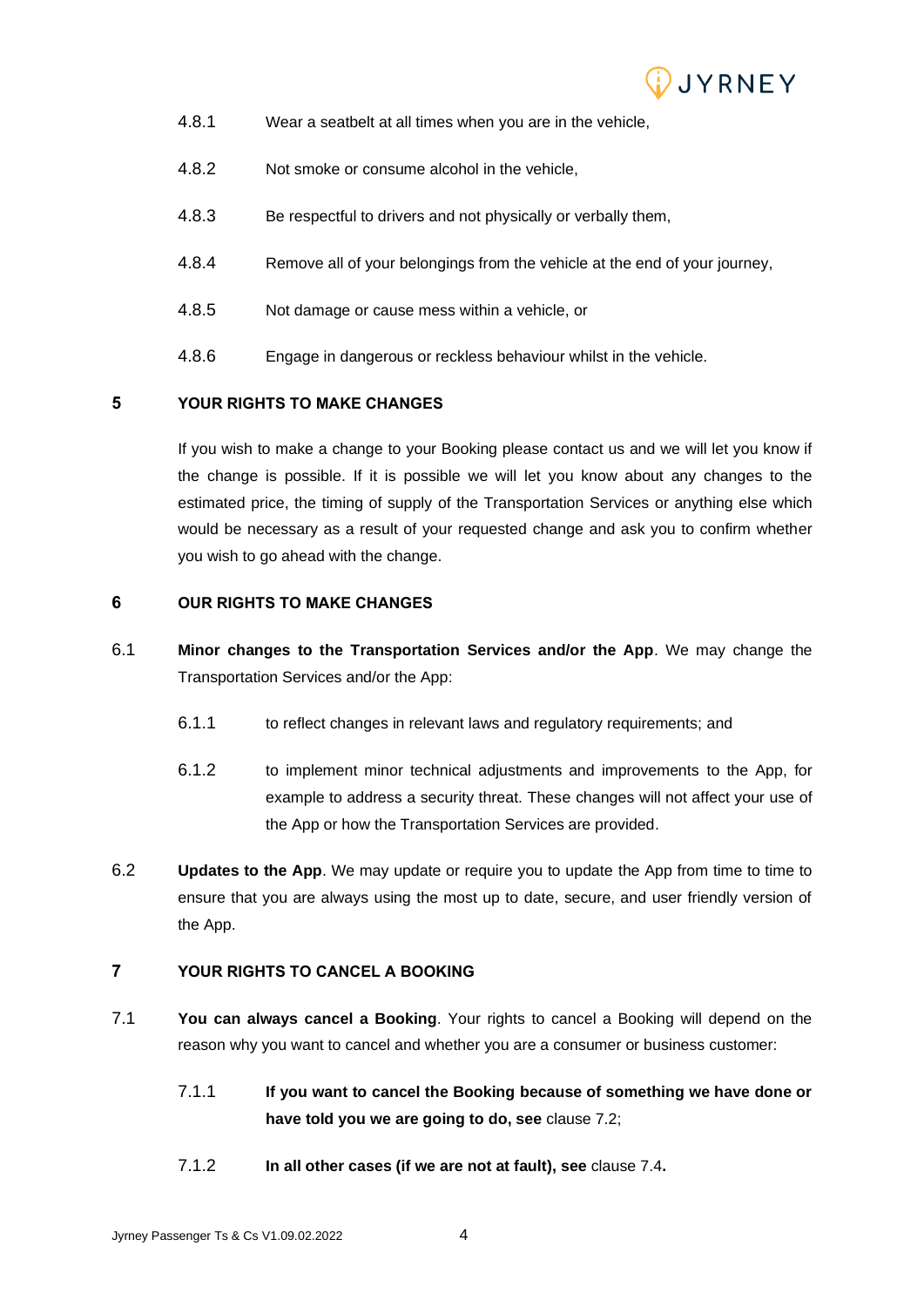

- <span id="page-4-0"></span>7.2 **Cancelling a Booking because of something we have done or are going to do**. If you are cancelling a Booking for a reason set out at clauses 7.2.1 to 7.2.5 below the Booking will end immediately. The reasons are:
	- 7.2.1 we have told you about an upcoming change to the Transportation Services forming the Bookings or these terms which you do not agree to;
	- 7.2.2 we have told you about an error in the price or description of the Transportation Services in your Booking and you do not wish to proceed;
	- 7.2.3 there is a risk that supply of the Transportation Services may be significantly delayed because of events outside our control;
	- 7.2.4 we have suspended supply of the Transportation Services for technical reasons, or notify you we are going to suspend them for technical reasons; or
	- 7.2.5 we have done something wrong which is sufficiently serious to give rise to a legal right for you to cancel the Booking.
- 7.3 **Non-application of the right to change your mind if you are a consumer (Consumer Contracts Regulations 2013)**. If you are a consumer then for most products and services bought online you have a legal right to change your mind within 14 days and receive a refund, however these rights, under the Consumer Contracts Regulations 2013, do not apply in respect of the Transportation Services.
- <span id="page-4-1"></span>7.4 **Cancelling the Booking where we are not at fault and there is no right to change your mind**. Even if we are not at fault and you are not a consumer who has a right to change their mind (see clause [7.1\)](#page-3-0), you can still cancel the Booking before you are picked up. If you want to cancel the Booking in these circumstances, you can do so in the Bookings section of the App and the following cancellation policies will apply:
	- 7.4.1 For "on demand" Bookings (i.e. Bookings requiring immediate pick up), you may be charged a reasonable cancellation fee if a driver has been dispatched before the Booking is cancelled;
	- 7.4.2 For pre-booked Bookings (i.e. Bookings requiring a pick up at some future date/time), you may be charged a cancellation fee of up to the full price of the Booking if the Booking is cancelled less than 12 hours before the booked pick up time.
- 7.5 **Method of Cancellation**. Cancellations are not possible by email or phone call. We will confirm valid cancellations to you by email.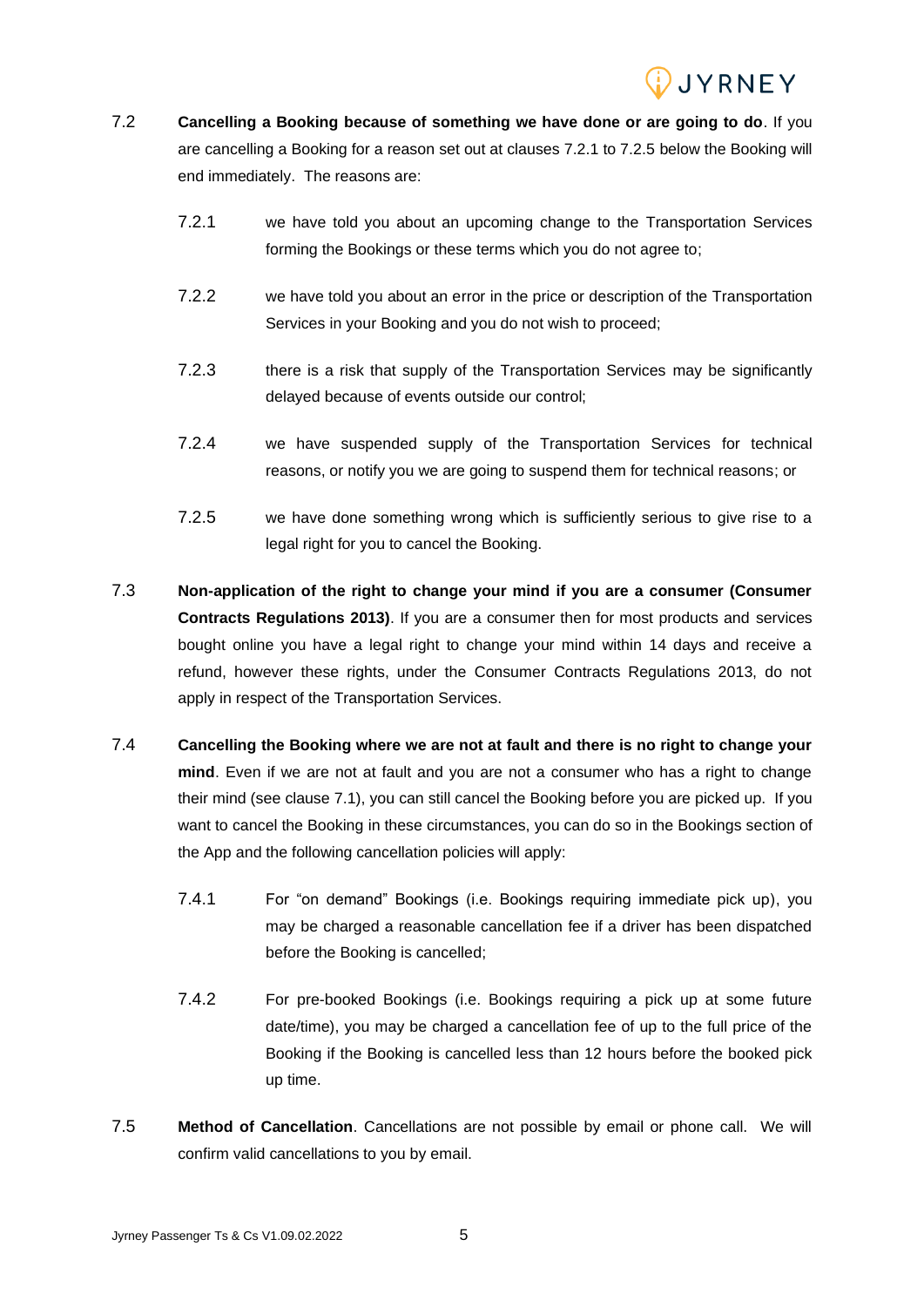

## **8 OUR RIGHTS TO CANCEL A BOOKING**

- <span id="page-5-0"></span>8.1 **We may cancel a Booking due to your conduct**. We may cancel a Booking at any time if:
	- 8.1.1 you remove any payment details from your account;
	- 8.1.2 we consider that you may be or could likely be in breach of your obligations under clause 4.8;
	- 8.1.3 If you are uncontactable or unavailable to be picked up, which shall be determined in the following manner:
		- 8.1.3.1 For "on demand" Bookings (i.e. Bookings requiring immediate pick up), you must be contactable from the time the Booking is made until you are picked up, and
		- 8.1.3.2 For pre-booked Bookings (i.e. Bookings requiring a pick up at some future date/time), you must be contactable for up to 30 minutes before the booked pick up time.
- 8.2 **You must compensate us if you breach these terms**. If we cancel the Booking in the situations set out in clause [8.1](#page-5-0) we may charge you reasonable compensation for the net costs we will incur as a result of your conduct requiring us to cancel the Booking, such reasonable compensation will be calculated in a similar manner to that set out in clause 7.4.

#### **9 IF THERE IS A PROBLEM WITH THE TRANSPORTATION SERVICES**

**How to tell us about problems**. If you have any questions or complaints about the Transportation Services, please use the following complaints procure:

- 9.1 Initially you should contact the driver or operator using the contact details set out in the App. As the person actually provided the Transportation Services they are best placed to tackle any immediate issues or concerns that might require to be dealt with quickly.
- 9.2 If you are unhappy with how the taxi driver or operator has dealt with your problem and you wish to raise a formal complaint, then you may contact us using the contact details set out in the App or above. However your initial attempt to resolve the problem should always be with the taxi driver or operator.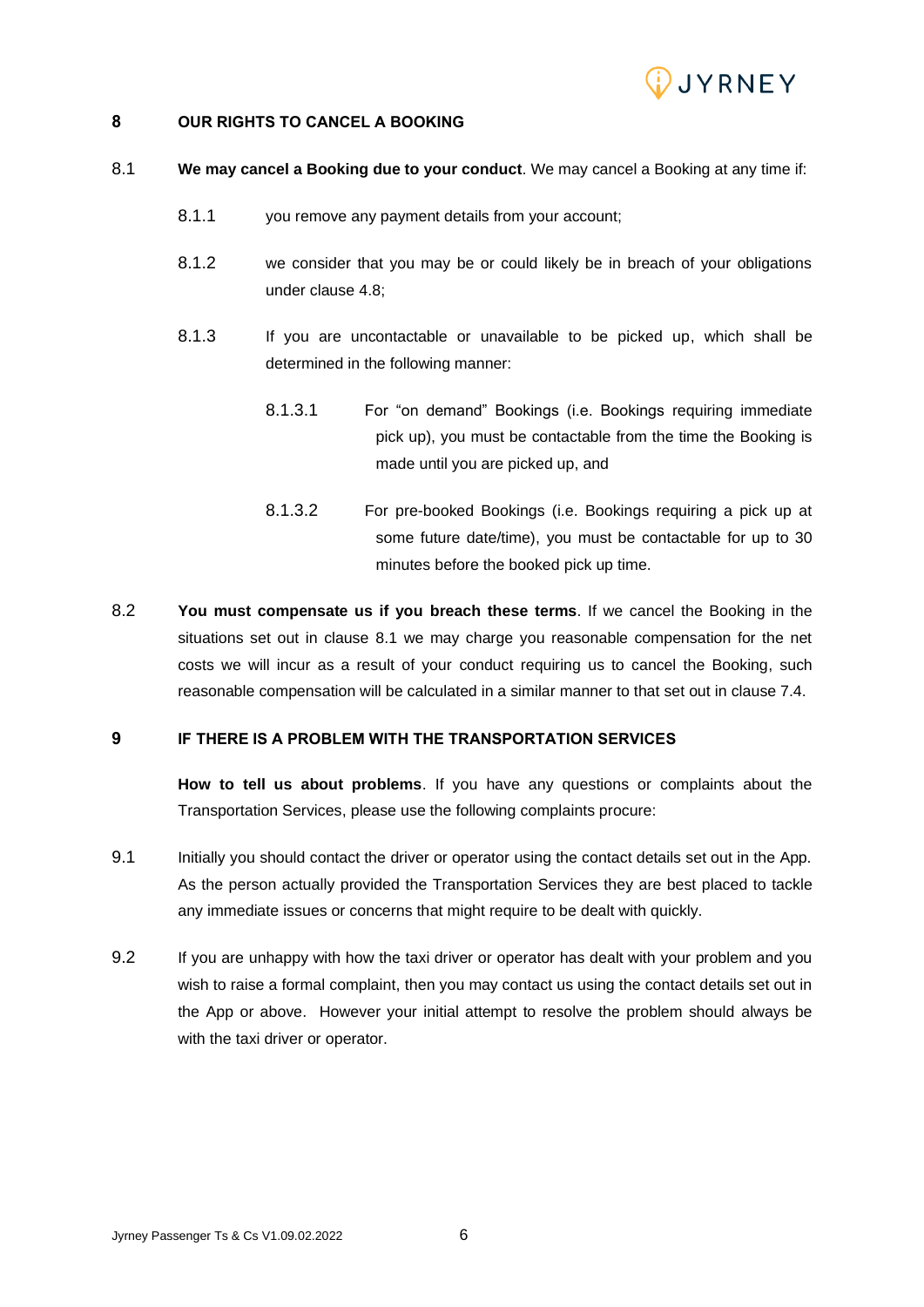

# **10 YOUR RIGHTS IN RESPECT OF DEFECTIVE TRANSPORTATION SERVICES IF YOU ARE A CONSUMER**

10.1 If you are a consumer we are under a legal duty to supply Transportation Services that are in conformity with the Booking. See the box below for a summary of your key legal rights in relation to the products. Nothing in these terms will affect your legal rights.

### **Summary of your key legal rights**

This is a summary of your key legal rights. These are subject to certain exceptions. For detailed information please visit the Citizens Advice website www.adviceguide.org.uk or call 03454 04 05 06.

Where you have booked for **services** such as the Transportation Services, the Consumer Rights Act 2015 says:

a) You can ask us to repeat or fix a service if it's not carried out with reasonable care and skill, or get some money back if we can't fix it.

b) If you haven't agreed a price beforehand, what you're asked to pay must be reasonable.

c) If you haven't agreed a time beforehand, it must be carried out within a reasonable time.

See also clause [7.2.](#page-4-0)

## **11 PRICE AND PAYMENT**

- 11.1 **Where to find the price for the Transportation Services**. The estimated price of the Transportation Services (which includes VAT) will be indicated on the App when you place a Booking Request in accordance with clause 4.2
- 11.2 **When you must pay and how you must pay**. Upon completion of your Journey, your account or your registered card (as applicable) will automatically be charged.
- 11.3 **Invoices/Receipts.** We will send by email or make available via the App, a ride summary, an invoice and/or a receipt of fees.
- 11.4 **What to do if you think an invoice is wrong**. If you think an invoice is wrong please contact your booking agent. Once the dispute is resolved we will either:
	- 11.4.1 automatically charge you for any shortfall in our charges;
	- 11.4.2 refund you any excess charges within 7 days; or
	- 11.4.3 take no further action.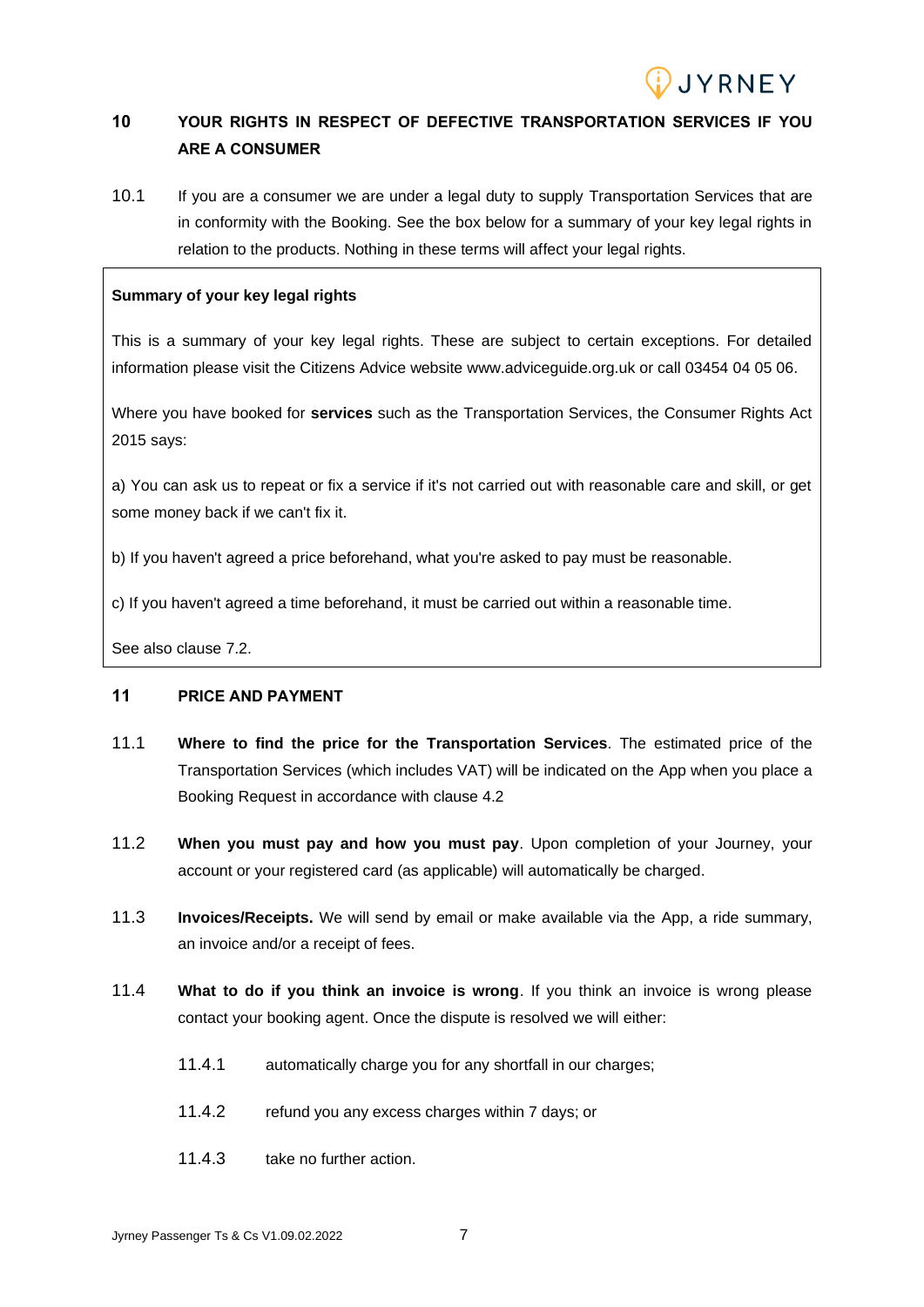

#### **12 OUR RESPONSIBILITY FOR LOSS OR DAMAGE SUFFERED BY YOU**

- 12.1 **We are not responsible for losses related to onward travel.** Where you have arranged onward travel following a Booking (for example, a plane flight or train journey) we will not be responsible for any losses arising out of you being late for or missing any departure times for such onward travel and you must ensure that such losses are covered by appropriate travel or other insurance.
- 12.2 **We are responsible to consumers for foreseeable loss and damage caused by us**. Subject to clause 12.1, if you are a consumer and we fail to comply with these terms, we are responsible for loss or damage you suffer that is a foreseeable result of our breaking these terms as they apply to a Booking or our failing to use reasonable care and skill, but we are not responsible for any loss or damage that is not foreseeable. Loss or damage is foreseeable if either it is obvious that it will happen or if, at the time the Booking was made, both we and you knew it might happen.
- 12.3 **We do not exclude or limit in any way our liability to you where it would be unlawful to do so**. This includes liability for death or personal injury caused by our negligence or the negligence of our employees, agents or subcontractors; for fraud or fraudulent misrepresentation; for breach of your legal rights in relation to the Transportation Services.
- 12.4 **When we are liable for damage to consumer property**. If you are a consumer we will make good any damage to your property caused by us in providing the Transportation Services. However, we are not responsible for the cost of repairing any pre-existing faults or damage to your property.
- 12.5 **We are not liable for business losses**. If you are a consumer we only supply the Transportation Services for domestic and private use. If you use the Transportation Services for any commercial or business purpose we shall not be liable to you, whether in contract, tort (including negligence), breach of statutory duty, or otherwise, for any loss of profit, or any indirect or consequential loss arising under or in connection with any Booking or your use of the App.
- 12.6 **No limit on liability for certain losses.** Nothing in these terms shall limit or exclude our liability for:
	- 12.6.1 death or personal injury caused by our negligence, or the negligence of our employees, agents or subcontractors (as applicable); or
	- 12.6.2 fraud or fraudulent misrepresentation.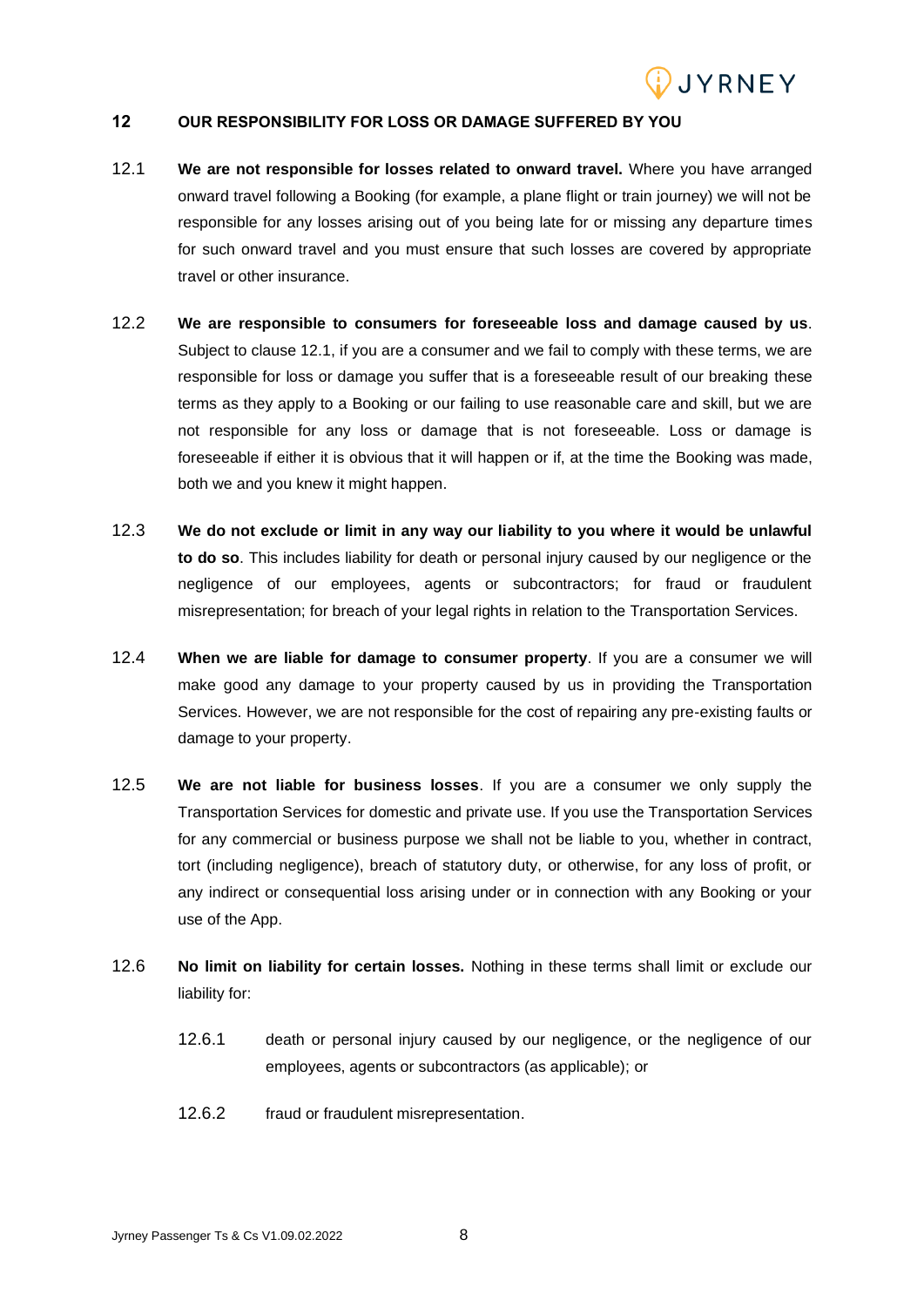

12.7 **Financial cap on our liability.** Our total liability to you for all other losses arising under or in connection with any Booking or your use of the App, whether in contract, tort (including negligence), breach of statutory duty, or otherwise, shall be limited to the price of the journey to which the Booking relates.

#### **13 HOW WE MAY USE YOUR PERSONAL INFORMATION**

**How we will use your personal information**. We will only use your personal information as set out in our privacy policy here<https://jyrney.com/privacy-policy>

#### **14 OTHER IMPORTANT TERMS**

- 14.1 **You need our consent to transfer your Booking or any other rights to someone else**. You may only transfer your rights or your obligations under these terms to another person if we agree to this in writing.
- 14.2 **Nobody else has any rights under any Booking**. The Booking is between you and us. No other person shall have any rights to enforce any of its terms.
- 14.3 **If a court finds part of these terms illegal, the rest will continue in force**. Each of the paragraphs of these terms operates separately. If any court or relevant authority decides that any of them are unlawful, the remaining paragraphs will remain in full force and effect.
- 14.4 **Even if we delay in enforcing these terms, we can still enforce it later**. If we do not insist immediately that you do anything you are required to do under these terms, or if we delay in taking steps against you in respect of your breach that will not mean that you do not have to do those things and it will not prevent us taking steps against you at a later date.
- 14.5 **Which laws apply to the Booking and your use of the App and where you may bring legal proceedings if you are a consumer**. These terms are governed by English law and you can bring legal proceedings in respect of any Booking or your use of the App in the English courts. If you live in Scotland you can bring legal proceedings in respect of any Booking or your use of the App in either the Scottish or the English courts. If you live in Northern Ireland you can bring legal proceedings in respect of any Booking or your use of the App in either the Northern Irish or the English courts.
- 14.6 **Which laws apply to this contract and where you may bring legal proceedings if you are a business**. If you are a business, any dispute or claim arising out of or in connection with a Booking or your use of the App shall be governed by and construed in accordance with the law of England and Wales and the courts of England and Wales shall have exclusive jurisdiction to settle any such dispute or claim.